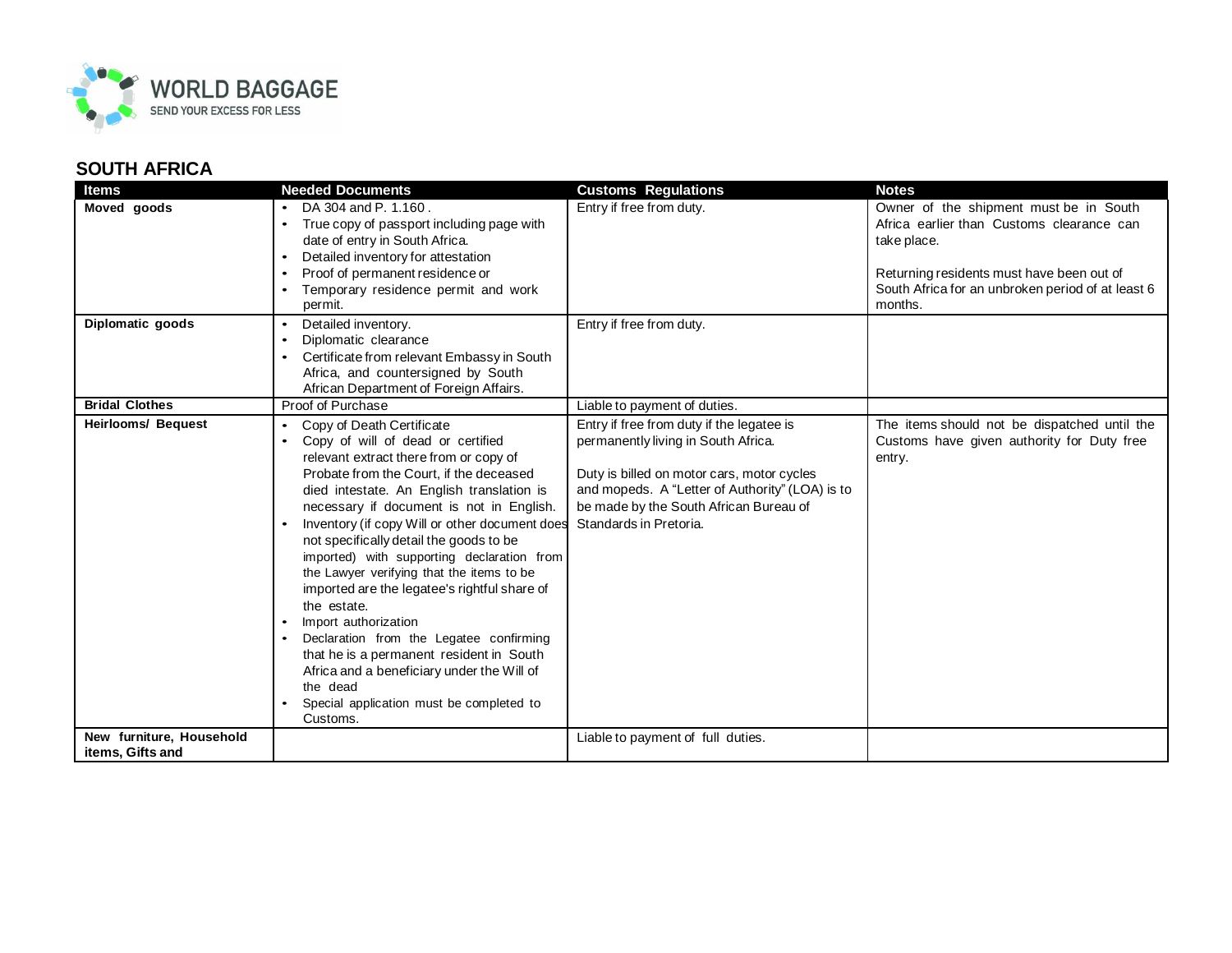

| <b>Items</b>                                                                       | <b>Needed Documents</b>                                                                                                                                                                                                                                                                                           | <b>Customs Regulations</b>                                                                                                                                                                                                                                                                         | <b>Notes</b>                                                                                                                                                                                                                                                                                                                                                                                                                                                                                                                                                                   |
|------------------------------------------------------------------------------------|-------------------------------------------------------------------------------------------------------------------------------------------------------------------------------------------------------------------------------------------------------------------------------------------------------------------|----------------------------------------------------------------------------------------------------------------------------------------------------------------------------------------------------------------------------------------------------------------------------------------------------|--------------------------------------------------------------------------------------------------------------------------------------------------------------------------------------------------------------------------------------------------------------------------------------------------------------------------------------------------------------------------------------------------------------------------------------------------------------------------------------------------------------------------------------------------------------------------------|
| Memorabilia                                                                        |                                                                                                                                                                                                                                                                                                                   |                                                                                                                                                                                                                                                                                                    |                                                                                                                                                                                                                                                                                                                                                                                                                                                                                                                                                                                |
| Artworks, Antiquity                                                                |                                                                                                                                                                                                                                                                                                                   | Entry is free from duty provided:<br>• Works of art are forming a part of a bona<br>fide household removal, or<br>• articles are over 100 years old.<br>• These articles have been in the use and<br>possession of the owner for more than 12<br>months and<br>are not for sale or other disposal. |                                                                                                                                                                                                                                                                                                                                                                                                                                                                                                                                                                                |
| <b>Valued Metal articles</b>                                                       |                                                                                                                                                                                                                                                                                                                   | Duty free entry is permitted on the same basis<br>and under the same conditions as furniture<br>and other items.                                                                                                                                                                                   |                                                                                                                                                                                                                                                                                                                                                                                                                                                                                                                                                                                |
| Automobiles, motor-cycles,<br>mopeds, power-driven boats .<br>with inboard engines | Import authorization<br>$\bullet$<br>Registration papers<br>Document showing that the vehicle has<br>been in the owner's use and possession<br>abroad for more than 365 days before the<br>importation of the vehicle (original<br>purchase invoice, insurance certificate,<br>$etc$ )<br>DA 304/A (Customs form) | Entry is free from duty provided:<br>The vehicles (motor cycles, cars, mopeds) will<br>not be sold or otherwise disposed of for<br>24 months after the date of importation.<br>VAT at current rate is evaluated on<br>the imported value of the vehicle.                                           | Temporary residents must pay a CASH<br>Customs Bond to cover full duties and taxes<br>and can only apply for a refund from the South<br>African Department of Customs & Excise of<br>this Cash Bond on proof of re-export of the<br>motor car from South Africa.<br>Returning residents pay full duties and taxes.<br>Temporary residents must provide a customs<br>bond to cover full duties and taxes, and do not<br>need an Import Permit.<br>Foreign Diplomats pay no duties or taxes,<br>subject to provision of Diplomatic clearance<br>certificate, and proof of value. |
|                                                                                    | •A "Letter of Authority" (LOA) made by the<br>South African Bureau of Standards in<br>Pretoria, has to be forwarded to Customs<br>at the time of clearance of all motor<br>vehicles (excluding motor cycles)<br>imported into South Africa.                                                                       | A fee of R1800.00 per vehicle, billed to the<br>SABS is applicable.                                                                                                                                                                                                                                | No left-hand drive motor vehicles new or<br>used purchased after January 1 <sup>st</sup> , 2000, will be<br>Permitted to be imported in South Africa.                                                                                                                                                                                                                                                                                                                                                                                                                          |